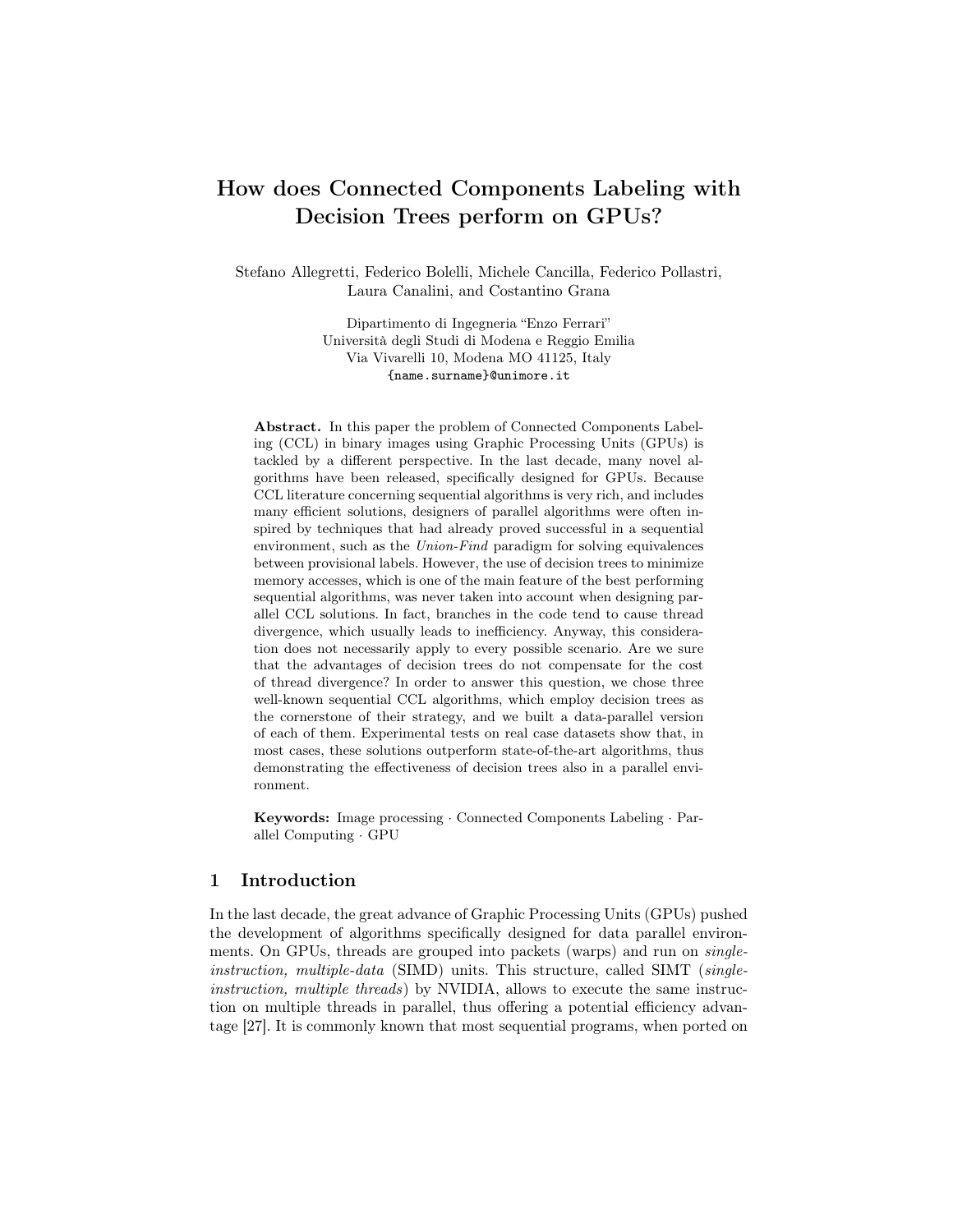II Stefano Allegretti et al.

GPU, break the parallel execution model. Indeed, only applications characterized by regular control flow and memory access patterns can benefit from this architecture [11].

During execution, each processing element performs the same procedure (kernel) on different data. All cores in a warp run like lock-step at same instruction, but next instruction can be fetched only when the previous one has been completed by all threads. If an instruction requires different amounts of time in different threads, such as when branches cause different execution flows, then all threads have to wait, decreasing the efficiency of the lock-step. This is the reason why intrinsically sequential algorithms must be redesigned to reduce/remove branches and fit GPU logic. But is this always necessary? Would this always improve performance? In this paper, focusing on the Connected Component Labeling (CCL) problem, we demonstrate that the best performing sequential algorithms can be easily implemented on GPU without changing their nature, and on real case scenarios they may perform significantly better than state-of-theart algorithms specifically designed for GPUs. Given that CCL is a well-defined problem that provides an exact solution, the main difference among algorithms is the execution time. This is why the proposals of the last years focused on the performance optimization of both sequential and parallel algorithms.

The rest of this paper is organized as follows. In Section 2 the problem of labeling connected components on binary images is defined and the notation used throughout the paper is introduced. Section 3 resumes state-of-the-art algorithms for both CPUs and GPUs, describing strengths and weaknesses of each proposal. In Section 4 we describe how sequential algorithms have been implemented on GPU using CUDA. Then, to demonstrate the effectiveness of the proposed solution, an exhaustive set of experiments is reported in Section 5. Finally, Section 6 draws some conclusions.

## 2 Problem Definition

Given I, an image defined over a two dimensional rectangular lattice  $\mathcal{L}$ , and  $I(p)$ the value of pixel  $p \in \mathcal{L}$ , with  $p = (p_x, p_y)$ , we define the *neighborhood* of a pixel as follows:

$$
\mathcal{N}(p) = \{ q \in \mathcal{L} \mid \max(|p_x - q_x|, |p_y - q_y|) \le 1 \}
$$
 (1)

Two pixels, p and q, are said to be neighbors if  $q \in \mathcal{N}(p)$ , that implies  $p \in \mathcal{N}(q)$ . From a visual perspective, p and q are neighbors if they share an edge or a vertex. The set defined in Eq. 1 is called 8-neighborhood of  $p$ .

In a binary image, meaningful regions are called *foreground*  $(F)$ , and the rest of the image is the *background*  $(\mathcal{B})$ . Following a common convention, we will assign value 1 to foreground pixels, and value 0 to background.

The aim of connected components labeling is to identify disjoint objects, composed of foreground pixels. So, given two foreground pixels  $p, q \in \mathcal{F}$ , the relation of *connectivity*  $\diamond$  can be defined as:

$$
p \diamond q \Leftrightarrow \exists \{s_i \in \mathcal{F} \mid s_1 = p, s_{n+1} = q, s_{i+1} \in \mathcal{N}(s_i), i = 1, \dots, n\}
$$
 (2)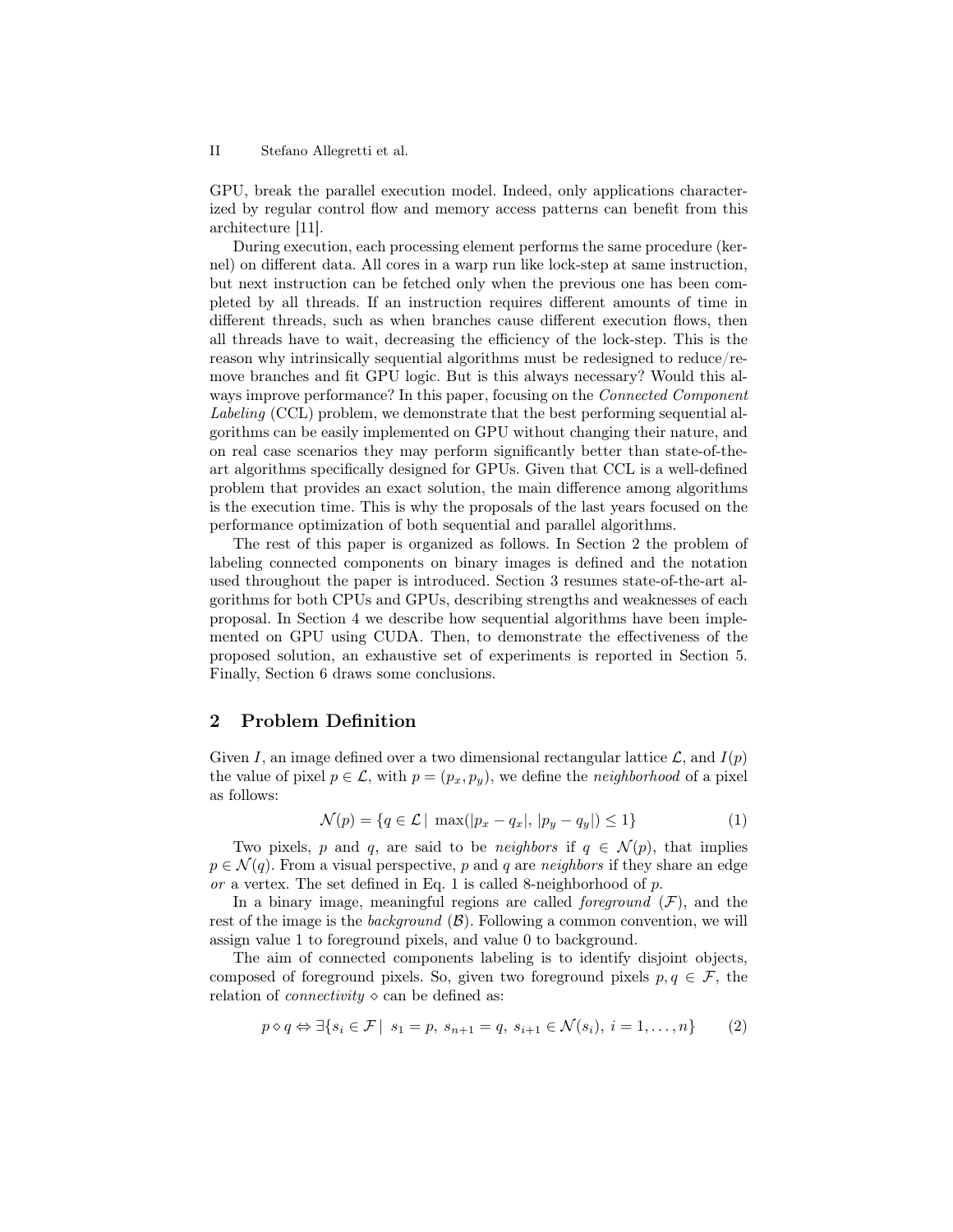We say that two pixels p, q are connected if the condition  $p \diamond q$  is true. The above definition means that a path of connected foreground pixels exists, from  $p$  to  $q$ . Moreover, since pixel connectivity satisfies the properties of reflexivity, symmetry and transitivity,  $\Diamond$  is an equivalence relation. Equivalence classes based on  $\diamond$  relationship are called *Connected Components* (CC).

Algorithm 1 Union-Find functions. P is the Union-Find array, a and b are provisional labels.

1: function  $\text{FIND}(P, a)$ 2: while  $P[a] \neq a$  do 3:  $a \leftarrow P[a]$ 4: return a 5: procedure  $\text{UNION}(P, a, b)$ 6:  $a \leftarrow \text{Find}(P, a)$ 7:  $b \leftarrow \text{Find}(P, b)$ 8: if  $a < b$  then 9:  $P[b] \leftarrow a$ 10: else if  $b < a$  then 11:  $P[a] \leftarrow b$ 

The pixel connectivity associated to the neighborhood of Eq. 1 is usually called 8-connectivity, in contrast to the 4-connectivity, in which only pixels sharing an edge are considered neighbors and then connected. According to the Gestalt Psychology, CCL usually requires 8-connectivity, that is why we focus on it.

CCL algorithms assign a positive unique label (integer number) to all foreground pixels of a connected component of the image, marking background pixels with 0. Depending on the strategy used to perform the task, it can happen, at some point of the al-

gorithm, that two connected pixels  $p, q$  are assigned different provisional labels. In that case, the two labels are said to be equivalent. Equivalent labels must be eventually modified, so that they result equal to a certain representative one, through a process of equivalence resolution.

Several strategies exist to solve equivalences, among which one of the most efficient exploits Union-Find, firstly applied to CCL by Dillencourt et al. [14]. The Union-Find data structure provides convenient procedures to keep track of a partition  $\mathcal P$  of the set S of provisional labels. Two basic functions are defined on labels  $a, b \in \mathcal{S}$ :

- $Union(a, b)$ : merges the subsets containing a and b.
- $Find(a)$ : returns the representative label of the subset containing a.

The recording of an equivalence between labels is performed through a call to Union, while  $Find$  eases the resolution. The partition is represented as a forest of rooted trees, with a tree for every subset of  $S$ . The forest can be represented as an array P, where  $P[a]$  is the father node of a. A possible implementation of Union-Find functions is given in Algorithm 1.

# 3 Connected Components Labeling Algorithms

Efficiency of connected components labeling is critical in many real-time applications [13, 29, 30], and this is the reason why many strategies have been proposed for efficiently addressing the problem [10].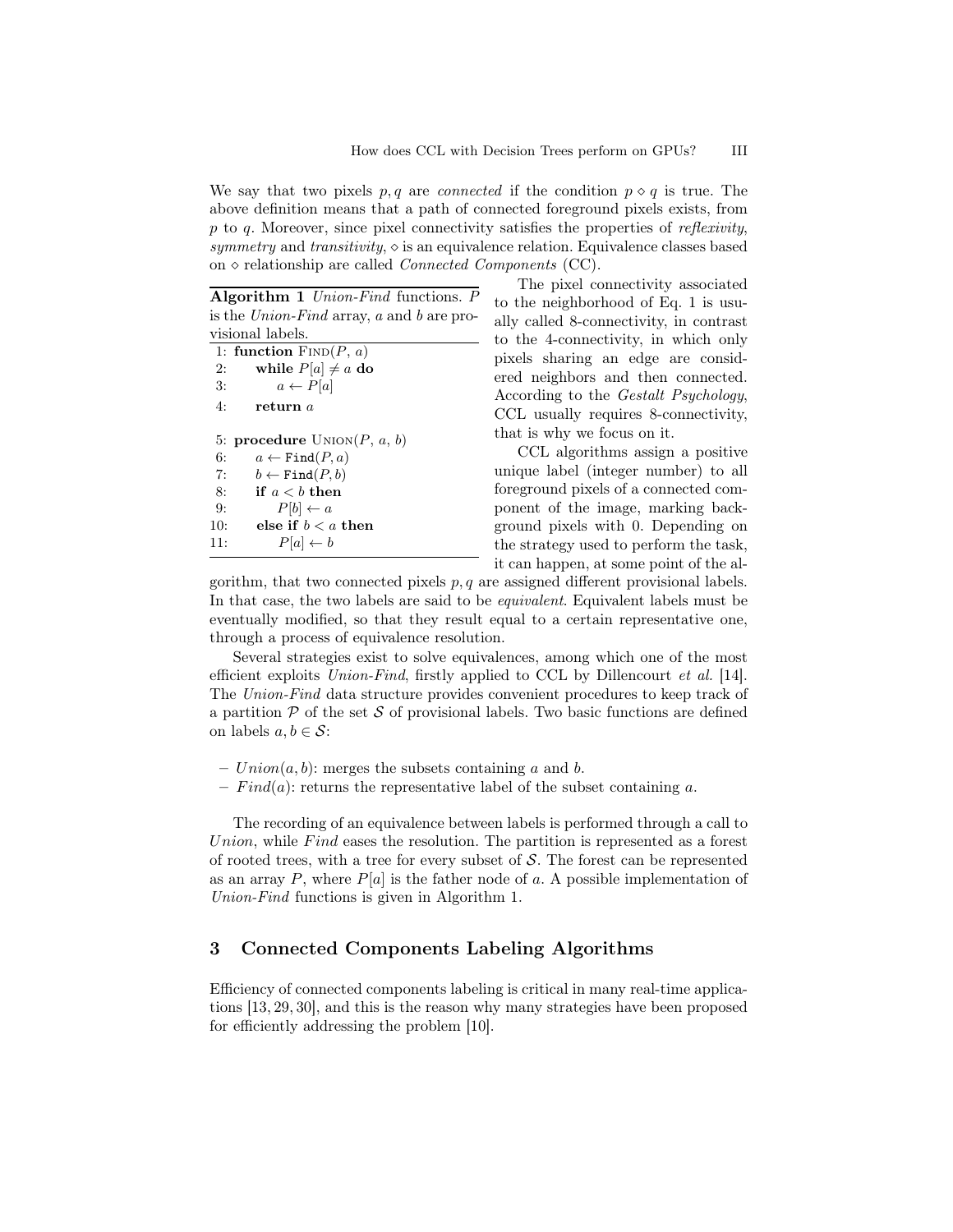

Fig. 1. (a) is the Rosenfeld mask used by SAUF to compute the label of pixel x during the first scan and (b) is the Grana mask used by BBDT and DRAG to compute the label of pixels  $o, p, s$  and t. Finally, (c) is one of the optimal decision trees associated to the Rosenfeld mask. Here ellipses (nodes) represent conditions to check and rectangles (leaves) are the actions to perform.

Traditionally, on sequential machines a two scan algorithm is employed. It is composed of three steps:

- $-$  First scan: scans the input image using a mask of already visited pixels, such as the one in Fig. 1a, and assigns a temporary label to the current pixel/s, recording any equivalence between those found in the mask;
- $-$  Flattening: analyzes the registered equivalences and establishes the definitive labels to replace the provisional ones;
- Second scan: generates the output image replacing provisional with final labels.

When statistics about connected components are required (e.g. area, perimeter, circularity, centroid), the second scan can be avoided, reducing the total execution time.

Different solutions allowed performance improvements by avoiding redundant memory accesses [19, 21, 34]. One of the first improvements is the Scan Arraybased Union-Find (SAUF) proposed by Wu et al. in [34]. This is a reference algorithm because of its very good performance and ease of understanding. The optimization introduced with SAUF reduces the number of neighbors visited during the first scan using a decision tree, such as the one shown in Fig. 1c. The idea is that if two already visited pixels are connected, their labels have already been marked as equivalent in the Union-Find data structure, so we do not even need to check their values.

Since 8-connectivity is usually employed to describe foreground objects, this algorithm was extended in [18, 19] with the introduction of  $2 \times 2$  blocks, in which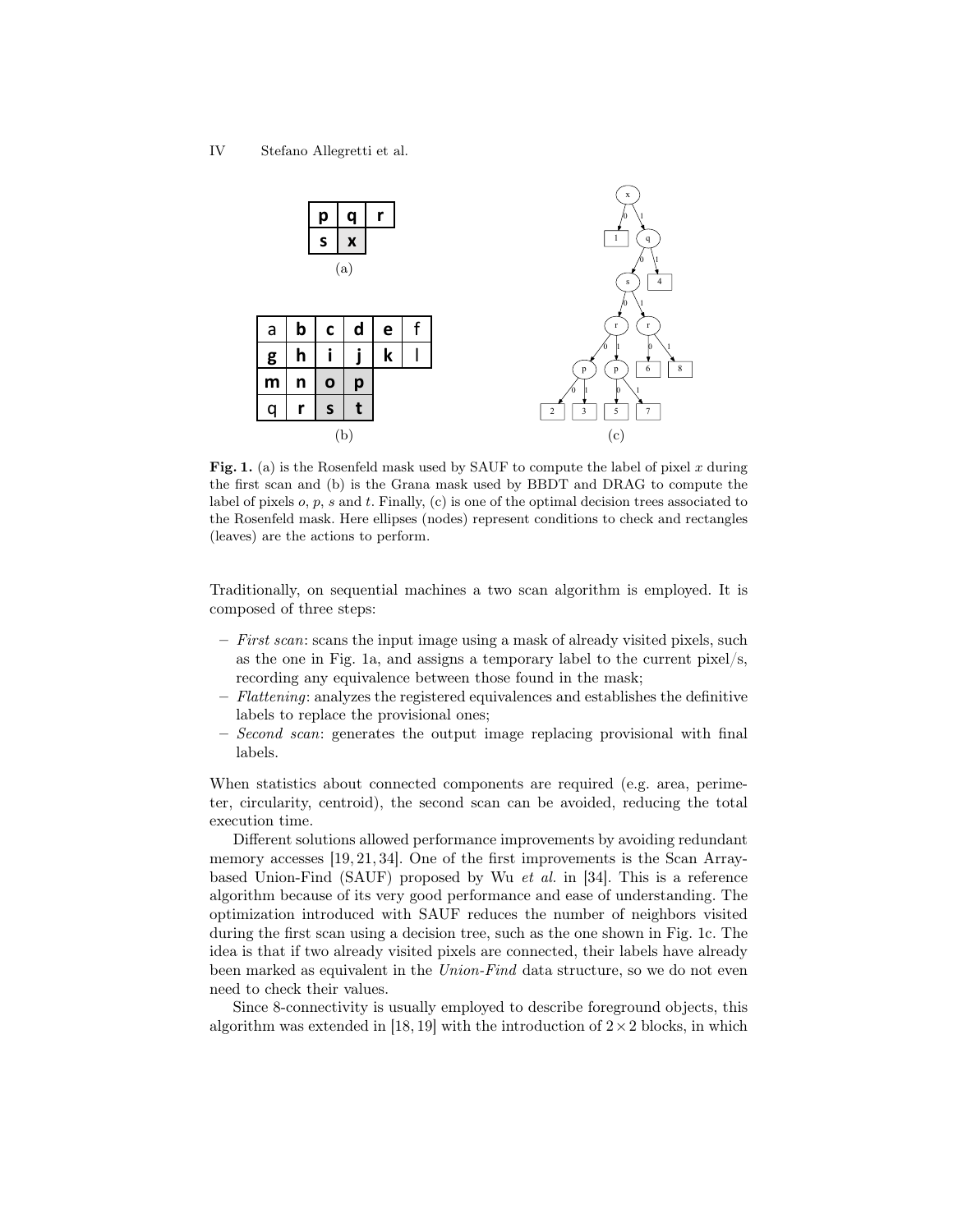all foreground pixels share the same label. In this case, the scanning mask is bigger (Fig. 1b), leading to a large number of combinations that produces a complex decision tree, whose construction is much harder. In [20] an optimal strategy to automatically build the decision tree by means of a dynamic programming approach has been proposed and demonstrated. This approach is commonly known as Block Based Decision Tree scanning (BBDT).

He et al. [21] were the first to realize that, thanks to the sequential approach taken, when the mask shifts horizontally through the image, it contains some pixels that were already inside the mask in the previous iteration. If those pixels were checked in the previous step, a repeated reading can be avoided. They addressed this problem condensing the information provided by the values of already seen pixels in a configuration state, and modeled the transition with a finite state machine. In [16] a general paradigm to leverage already seen pixels, which combines configuration transitions with decision trees, was proposed. This approach has again the advantage of saving memory accesses.

In [5, 8], authors noticed the existence of identical and equivalent subtrees in the BBDT decision tree. Identical subtrees were merged together by the compiler optimizer, with the introduction of jumps in machine code, but equivalent ones were not. By also taking into account equivalent subtrees they converted the decision tree into a Directed Rooted Acyclic Graph, which they called DRAG. The code compression thus obtained, does not impact neither on the memory accesses, nor on the number of comparisons, but allows a significant reduction of the machine code footprint. This heavily reduces the memory requirements increasing the instruction cache hit rate and the run-time performance.

When moving to parallel architectures, CCL can be easily obtained by repeatedly propagating the minimum label to every pixel neighbor. Nevertheless, much better alternatives exist. Oliveira et al. [28] were the first to make use of the Union-Find approach in GPU. In their algorithm, the so called Union Find (UF), the output image is initialized with sequential values. Then, Union-Find primitives are used to join together trees of neighbor pixels. Finally, a flattening of trees updates the output image, completing the task. The algorithm is firstly performed on rectangular tiles, and then large connected components are merged in a subsequent step.

Optimized Label Equivalence (OLE) [23] is an iterative algorithm that records Union-Find trees in the output image itself. The algorithm consists of three kernels that are repeated in sequence until convergence. They aim at propagating the minimum label through each connected component, flattening equivalence trees at every step.

Zavalishin et al. [35] proposed Block Equivalence (BE), introducing the blockbased strategy into a data-parallel algorithm. They make use of two additional data structures besides the output image: a block label map and a connectivity map, respectively to contain block labels and to record which blocks are connected together. The structure of the algorithm is the same as OLE, with the exception that it operates on blocks instead of single pixels. When convergence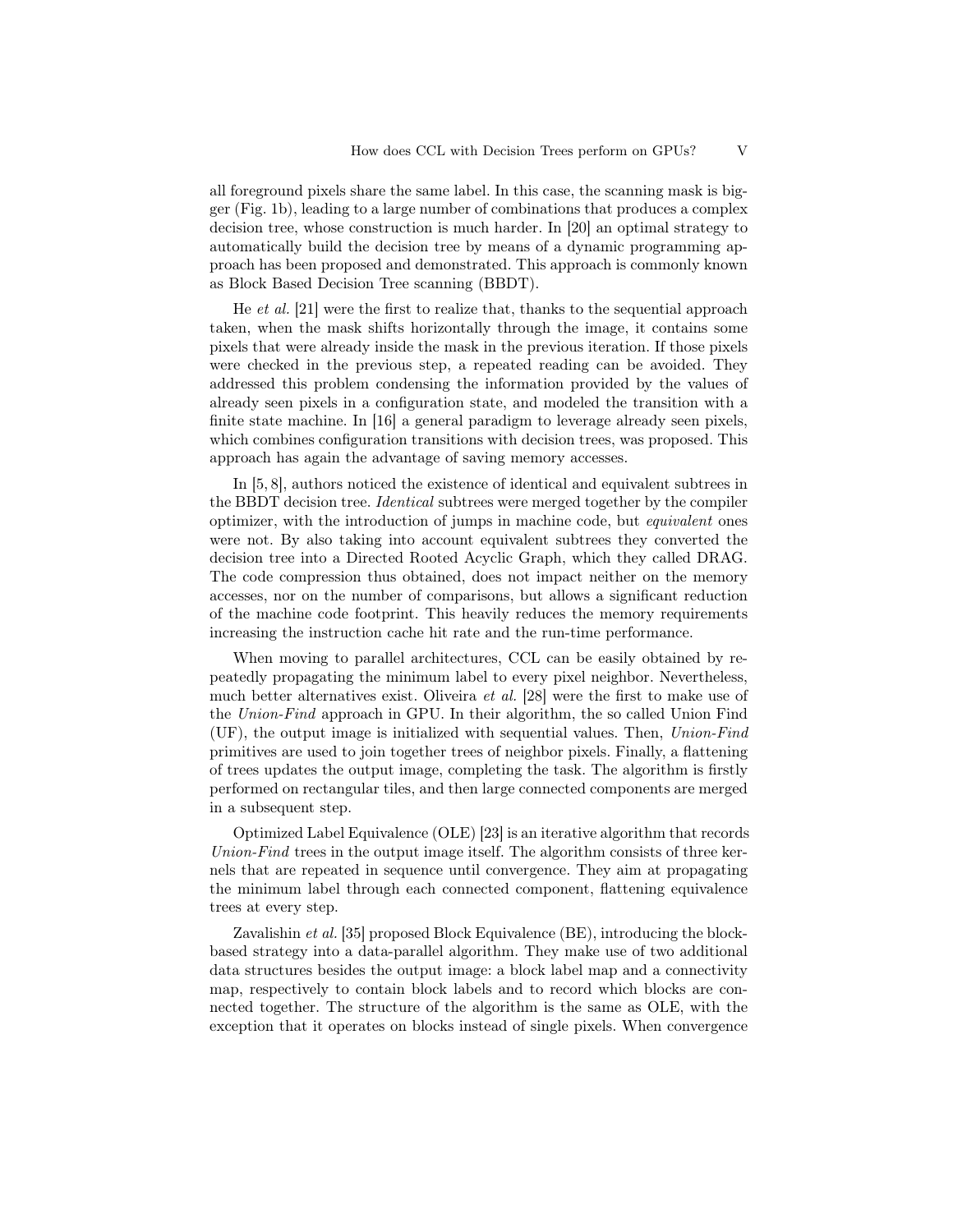VI Stefano Allegretti et al.

is met, a final kernel is responsible for copying block labels into pixels of the output image.

Komura Equivalence (KE) [24] was released as an improvement over Label Equivalence. Anyway, it has more in common with the Union Find algorithm. Indeed, their structures are almost equivalent. The main difference is the initialization step, which starts building Union-Find trees while assigning the initial values to the output image. The original version of the algorithm employs 4 connectivity. An 8-connectivity variation has been presented in [2].

Finally, Distanceless Label Propagation (DLP) [12] tries to put together positive aspects of both UF and LE. The general structure is similar to that of UF, with the difference that the Union operation is performed between each pixel and the minimum value found in a  $2 \times 2$  square. Moreover, the Union procedure is implemented in an original and recursive manner.

# 4 Adapting Tree-Based Algorithms to GPUs

Algorithm 2 Summary of algorithms kernels.  $I$  and  $L$  are input and output images. The pixel (or block) on which a thread works is denoted as  $x$ .

1: kernel INITIALIZATION $(L)$ 2:  $L[i d_x] \leftarrow id_x$ 3: kernel MERGE $(I, L)$ 4: DecisionTree( $Mask(x)$ ) 5: kernel  $COMPRESSION(L)$ 6:  $L lid_x$   $\leftarrow$  Find $(L, id_x)$ 7: kernel  $\text{FinALLABELING}(L)$ 8:  $label \leftarrow L lid_x$ 9: for all  $a \in \text{Block}(x)$  do 10: if  $I(a) = 1$  then 11:  $L(a) \leftarrow label$ 12: else 13:  $L(a) \leftarrow 0$ 

We adapt SAUF, BBDT and DRAG to a parallel environment, thus producing CUDA based CCL algorithms, that we call C-SAUF, C-BBDT and C-DRAG.

A GPU algorithm consists of a sequence of kernels, i.e., procedures run by multiple threads of execution at the same time. In order to transform the aforementioned sequential algorithms into parallel ones, the three steps of which they are composed (first scan, flattening, and second scan) must be translated into appropriate kernels. In each of those steps, a certain operation is repeated over every element of a sequence. Thus, a naive parallel version consists in a concurrent execution of the same operation over the whole sequence. Unfortunately, the first scan cannot

be translated in such a simple way, because of its inherently sequential nature: when thread  $t_x$  runs, working on pixel x, every foreground pixel in the neighborhood mask must already have a label. To address this issue, we assign an initial label to each foreground pixel, equal to its raster index  $(id<sub>r</sub>)$ . This choice has two important consequences. First, we can observe that there is no need to store provisional labels in the output image  $L$ , because calculating them is trivial. So, until second scan, L can be used as the Union-Find structure, thus removing the need to allocate additional memory for P. In fact, in our parallel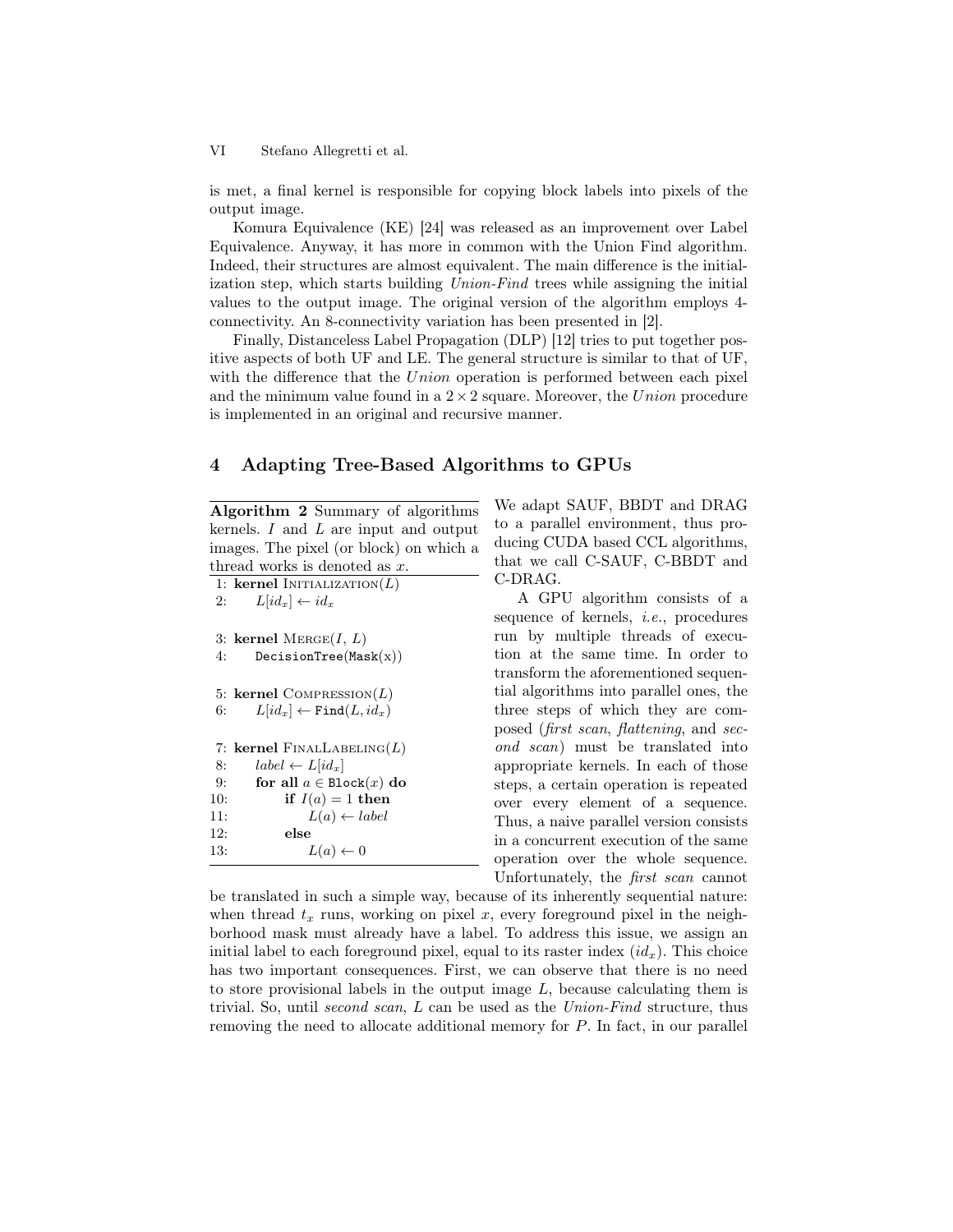|                | C-SAUF C-BBDT C-DRAG |                                   |
|----------------|----------------------|-----------------------------------|
| Initialization |                      | Creates starting Union-Find trees |
| Merge          |                      | Merges trees of equivalent labels |
| Compression    |                      | Flattens trees                    |
| FinalLabeling  |                      | Copies block labels into pixels   |

Table 1. Kernel composition of the proposed CUDA algorithms.

algorithms,  $L \equiv P$ . The second consequence is that the *first scan* loses the aim of assigning provisional labels, and it is only required to record equivalences. Its job is performed by two different kernels: Initialization and Merge.

The first one initializes the Union-Find array L. Of course, at the beginning, every label is the root of a distinct tree. Thus, in this kernel, thread  $t_x$  performs  $L(id_x] \leftarrow id_x.$ 

The second kernel, instead, deals with the recording of equivalences between labels. During execution, thread  $t_x$  traverses a decision tree in order to decide which action needs to be performed, while minimizing the average amount of memory accesses. When no neighbors of the scanning mask are foreground, nothing needs to be done. In all other cases, the current label needs to be merged with those of connected pixels, with the Union procedure. Moreover, the implementation of Union proposed in Algorithm 1 requires to introduce atomic operations to deal with the concurrent execution.

Then, it is easy to parallelize the *flattening* step: it translates into a kernel (Compression) in which thread  $t_x$  performs  $L(id_x) \leftarrow Find(L, id_x)$  to link each provisional label to the representative of its Union-Find tree.

The last step of sequential algorithms is the second scan, which updates labels in the output image L. A large part of the job of second scan is not necessary in our parallel algorithms, because Compression kernel already solves label equivalences directly in the output image. In the case of C-SAUF, increasing foreground labels by one is the only remaining operation to perform, in order to ensure that connected components labels are positive numbers different from background. We avoid a specific kernel for this, shifting labels of foreground pixels by 1 since the beginning of the algorithm. This trick requires small changes to Union-Find functions. For C-BBDT and C-DRAG, a final processing of  $L$  is required to copy the label assigned to each block into its foreground pixels. This job is performed in FinalLabeling kernel. Table 1 sums up the structure of the proposed algorithms, while Algorithm 2 provides a possible implementation of the described kernels.

# 5 Experimental Results

In order to produce a fair comparison, algorithms are tested and compared with state-of-the-art GPU implementations using the YACCLAB open-source benchmarking framework [9, 17]. Since this tool has been originally developed for se-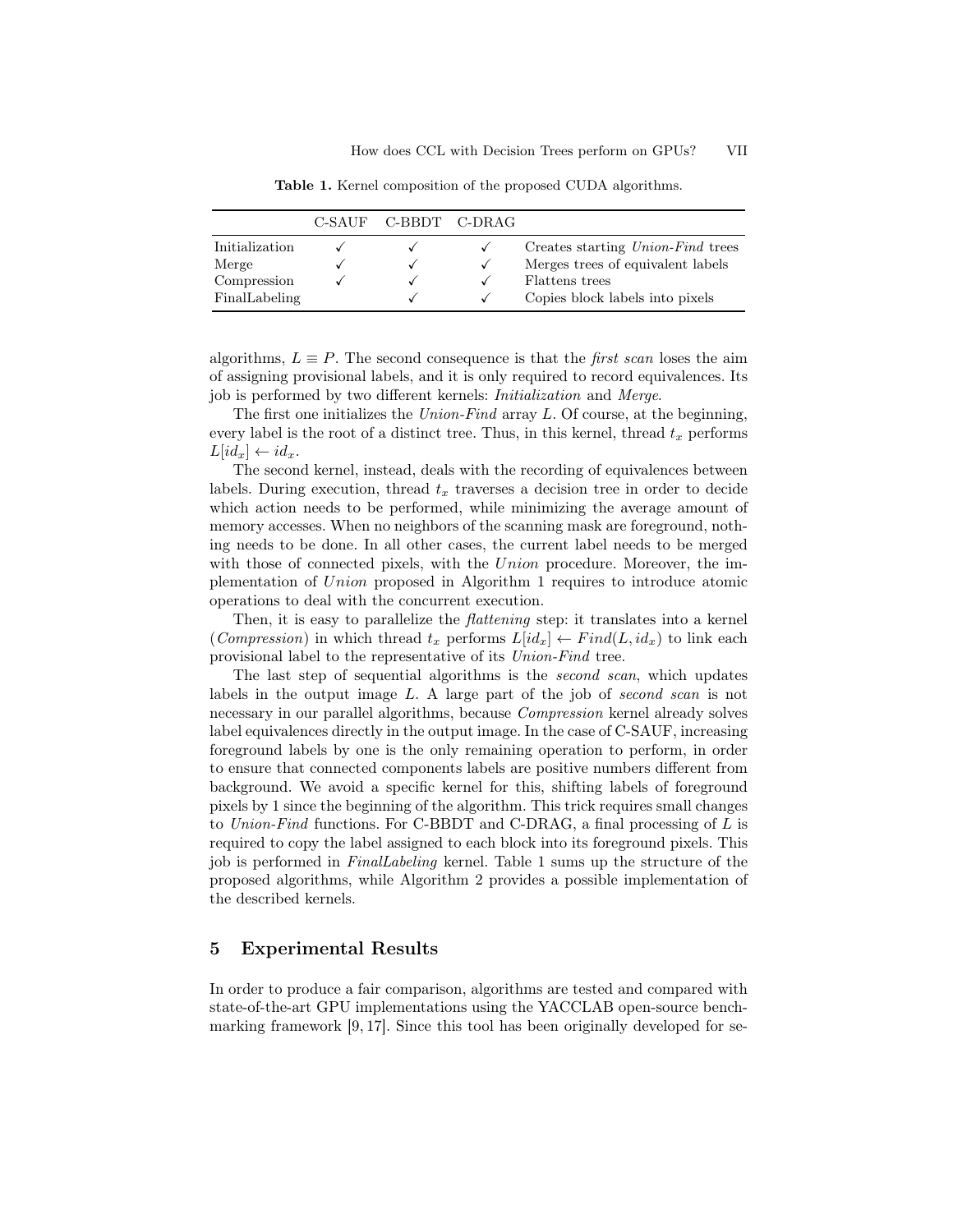#### VIII Stefano Allegretti et al.

Table 2. Average run-time results in ms. The bold values represent the best performing CCL algorithm. Our proposals are identified with  $*$ .

|                   |       | 3DPeS Fingerprints Hamlet Medical MIRflickr Tobacco800 XDOCS |       |       |       |       |        |
|-------------------|-------|--------------------------------------------------------------|-------|-------|-------|-------|--------|
| $C-SAUF^*$        | 0.560 | 0.487                                                        | 2.867 | 1.699 | 0.571 | 3.846 | 14.870 |
| $C-BBDT^*$        | 0.535 | 0.472                                                        | 2.444 | 1.249 | 0.529 | 3.374 | 12.305 |
| $C\text{-}DRAG^*$ | 0.526 | 0.460                                                        | 2.423 | 1.220 | 0.496 | 3.322 | 12.012 |
| OLE [23]          | 1.111 | 1.031                                                        | 5.572 | 2.996 | 1.174 | 8.152 | 35.245 |
| <b>BE</b> [35]    | 1.401 | 1.056                                                        | 4.714 | 2.849 | 1.053 | 6.120 | 20.314 |
| UF [28]           | 0.593 | 0.527                                                        | 3.243 | 2.062 | 0.656 | 4.332 | 17.333 |
| DLP [12]          | 0.657 | 0.484                                                        | 3.323 | 1.719 | 0.597 | 5.031 | 18.182 |
| $KE$ [2]          | 0.565 | 0.478                                                        | 2.893 | 1.644 | 0.523 | 4.007 | 15.445 |

quential algorithms, we have enriched its capabilities to run also GPU-based CCL algorithms.

Experiments are performed on a Windows 10 desktop computer with an Intel Core i7-4770  $(4\times32 \text{ KB L1 cache}, 4\times256 \text{ KB L2 cache}, \text{and } 8 \text{ MB of L3 cache}),$ 16 GB of RAM, and a Quadro K2200 NVIDIA GPU (640 CUDA cores and 4 GB of memory). Algorithms have been compiled for x64 architectures using Visual Studio 2017 (MSVC 19.13.26730) and CUDA 10 (NVCC V10.0.130) with optimizations enabled.

With the purpose of stressing algorithms behaviours, thus highlighting their strengths and weaknesses, we perform three different kind of tests on many real case and synthetically generated datasets provided by YACCLAB. Selected datasets cover most of the fields on which CCL is applied and are described in the following.

Medical [15] is a collection of 343 binary histological images with an average amount of 484 components to label. Hamlet is a scanned version of the Hamlet provided by the Gutenberg Project [32]. The dataset is composed of 104 images with an average amount of 1 447 components to label. Fingerprints [26] contains 960 images taken from fingerprint verification competitions ( $FCV2000$ ,  $FCV2002$  and  $FCV20040$ ) and binarized using an adaptive threshold. XDOCS, is a set of 1 677 high-resolution historical document images retrieved from the large number of civil registries that are available since the constitution of the Italian state [4, 6, 7]. Images have an average amount of 15 282 components to analyze. 3DPeS [3] contains surveillance images processed with background subtraction and Otsu thresholding. MIRflickr is a set of images containing the Otsu binarized version of the MIRFLICKR-25000 [22] dataset. It is composed of 25 000 standard resolution images taken from Flickr, with an average amount of 492 connected components. Tobacco800 [1, 25, 33] counts 1 290 document images collected and scanned using a wide variety of equipment over time. The images sizes vary from  $1200 \times 1600$  up to  $2500 \times 3200$ .

As shown in Table 2, KE is confirmed to be the state-of-the-art GPU-specific algorithm, when taking into account the average run-time on all datasets. It is interesting to note that even a straightforward implementation of SAUF (C-SAUF) is able in many cases to outperform it. The two more complex tree-based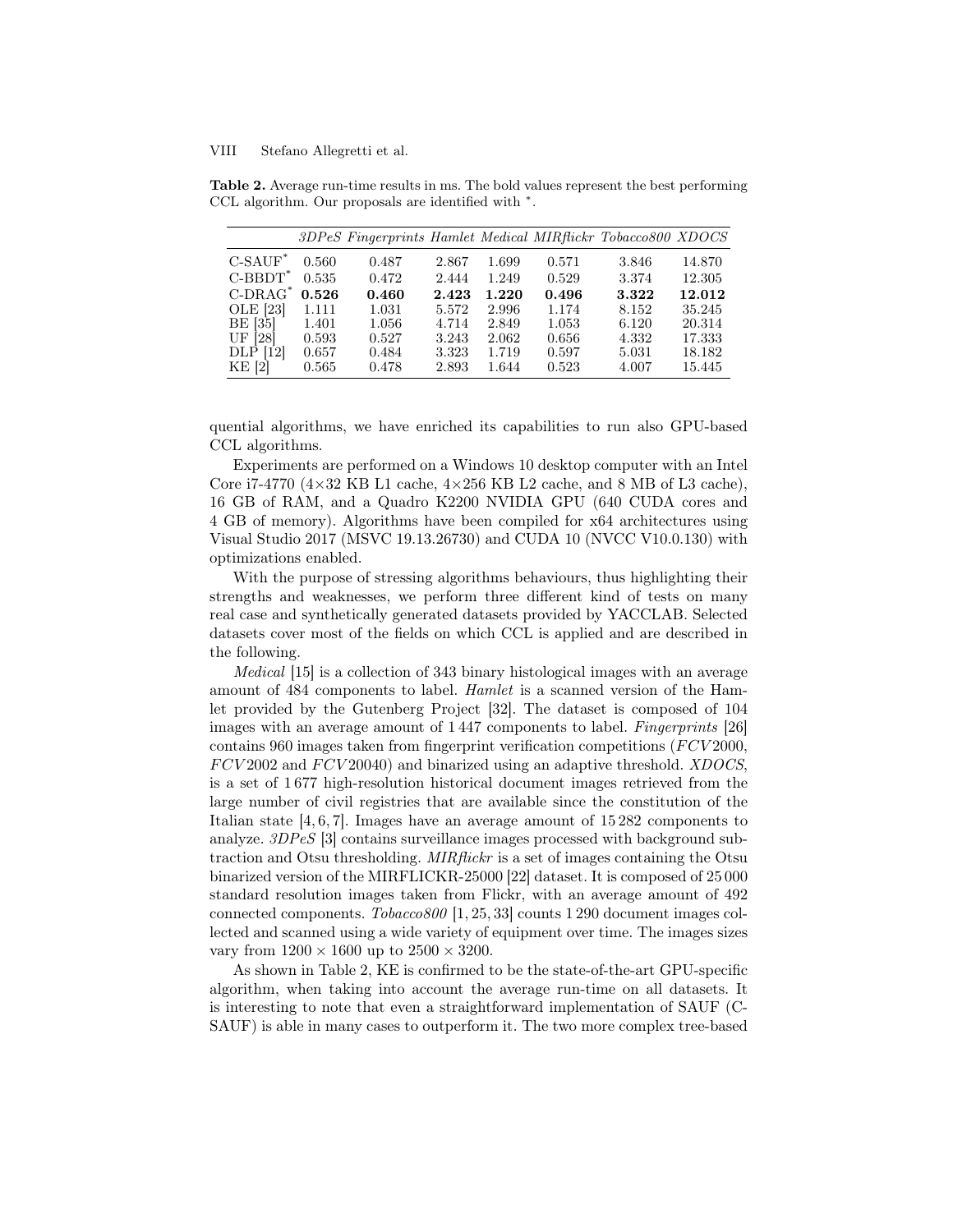

Fig. 2. Average run-time results with steps in ms. Lower is better.

algorithms (C-BBDT and C-DRAG) significantly reduce the computational requirements, with C-DRAG being always the best.

To better appreciate this results, it is useful to split the time required by memory allocation and the computation. Fig. 2 shows that in some cases more than 50% of the time is dedicated to memory allocation, especially on small images. BE clearly suffers from the additional data structures. When moving to larger images (e.g. XDOCS), the reduced time allowed by C-BBDT and C-DRAG is evident. How is this possible? Irregular patterns of execution are supposed to slow down the thread scheduling, so a decision tree is the worst thing that could happen to GPUs. This is not a myth, but we need to understand how often different branches are taken in the execution. So, the third test (Fig. 3) is run on a set of synthetic images generated by randomly setting a certain percentage (density) of pixel blocks to foreground. The minimum size of foreground blocks is called *granularity*. Resolution is  $2048 \times 2048$ , density ranges from 0% to 100%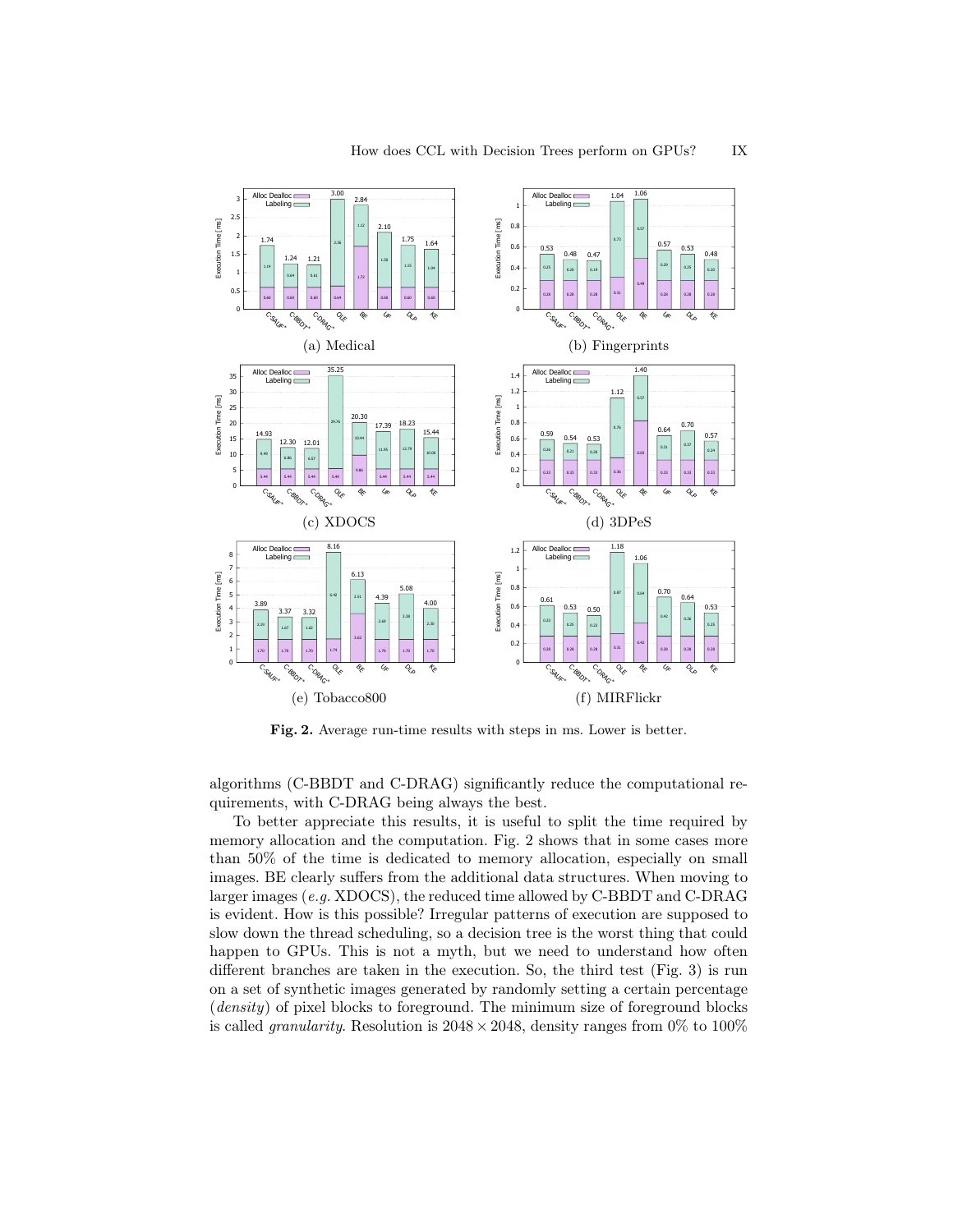

Fig. 3. Granularity results in ms on images at various densities. Lower is better.

with a step of 1%, and granularity  $g \in [1, 16]$  have been considered. Ten images have been generated for every couple of density-granularity values, for a total of 16 160 images, and charts report the average time per couple. When granularity is 1 (Fig. 3a), it is possible to observe that both C-BBDT and C-DRAG computational time explodes around density of 50%, in accordance with our expectation. The only cases in which those algorithms outperform GPU-specific ones is when density is below 10% or over 90%. Indeed, at low/high densities the decision is taken quickly by the first levels of the tree structures, saving a lot of memory accesses and without breaking the thread execution flow. Since images on which CCL is applied are usually in that range of densities, this explains the previously observed behavior. Moreover, when granularity grows (Fig. 3b-Fig. 3d), small portions of the image have irregular patterns requiring to explore deeper tree levels, while the vast majority tends to be all white or all black, again maximizing the tree performance.

# 6 Conclusions

In this paper we have addressed the problem of connected components labeling on GPU. We have focused our analysis on three 8-connectivity sequential algorithms relying on decision trees and we have adapted them to GPU programming paradigm, without altering their substance. Hence, we have compared these proposals against GPU state-of-the-art algorithms on real case datasets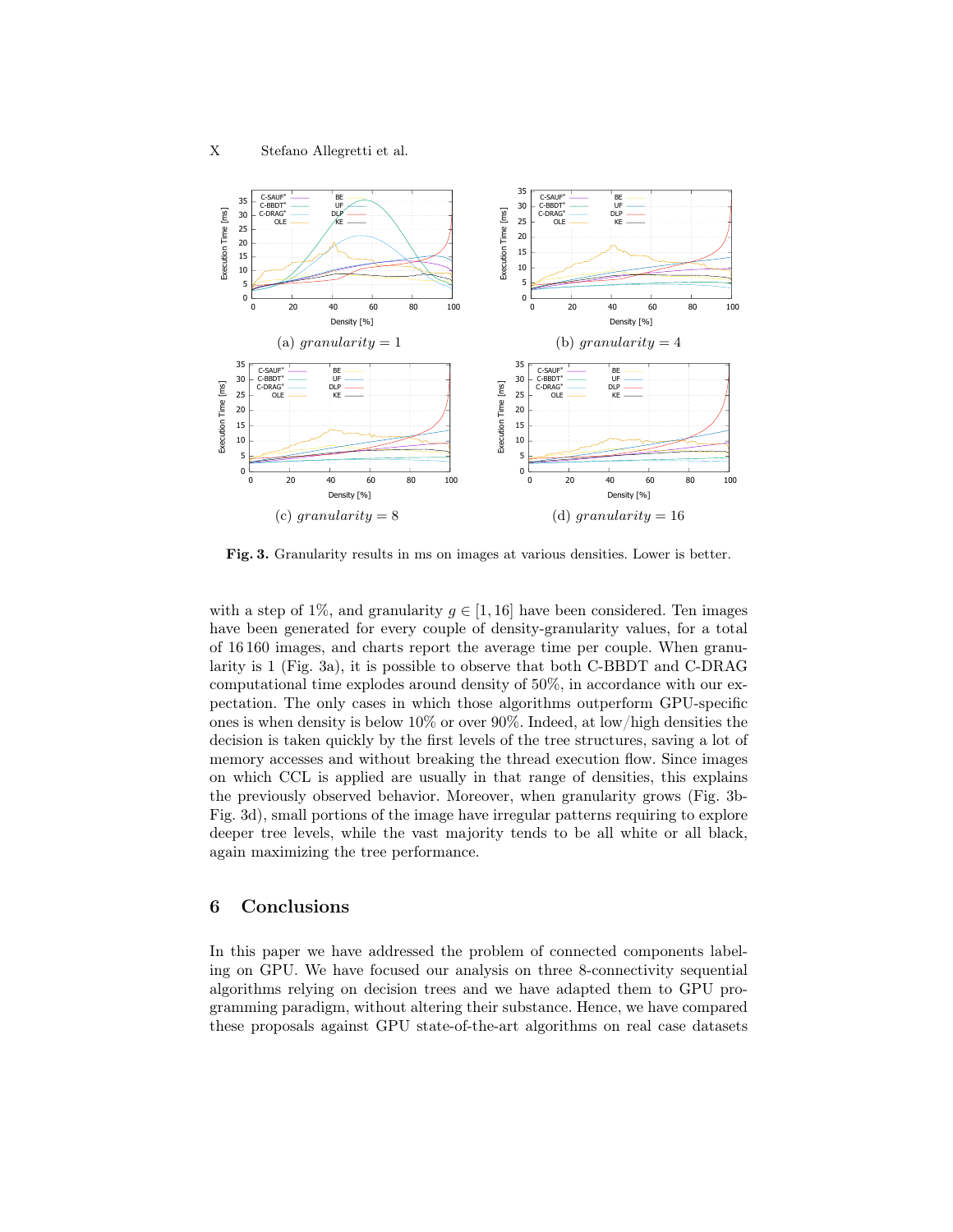and the experimental results show their surprisingly good performance. An explanation of their effectiveness has been provided thanks to a set of additional tests on synthetic images. The C-DRAG algorithm always outperforms the other CUDA-designed proposals, highlighting the feasibility of decision trees on GPU. The source code of described algorithms is available in [31], allowing anyone to reproduce and verify our claims.

## References

- 1. Agam, G., Argamon, S., Frieder, O., Grossman, D., Lewis, D.: The Complex Document Image Processing (CDIP) Test Collection Project. Illinois Institute of Technology (2006)
- 2. Allegretti, S., Bolelli, F., Cancilla, M., Grana, C.: Optimizing GPU-Based Connected Components Labeling Algorithms. In: Third IEEE International Conference on Image Processing, Applications and Systems. IPAS (2018)
- 3. Baltieri, D., Vezzani, R., Cucchiara, R.: 3DPeS: 3D People Dataset for Surveillance and Forensics. In: Proceedings of the 2011 joint ACM workshop on Human gesture and behavior understanding. pp. 59–64. ACM (2011)
- 4. Bolelli, F.: Indexing of Historical Document Images: Ad Hoc Dewarping Technique for Handwritten Text. In: Italian Research Conference on Digital Libraries. pp. 45–55. Springer (2017)
- 5. Bolelli, F., Baraldi, L., Cancilla, M., Grana, C.: Connected Components Labeling on DRAGs. In: International Conference on Pattern Recognition (2018)
- 6. Bolelli, F., Borghi, G., Grana, C.: Historical Handwritten Text Images Word Spotting Through Sliding Window Hog Features. In: 19th International Conference on Image Analysis and Processing (2017)
- 7. Bolelli, F., Borghi, G., Grana, C.: XDOCS: An Application to Index Historical Documents. In: Italian Research Conference on Digital Libraries (2018)
- 8. Bolelli, F., Cancilla, M., Baraldi, L., Grana, C.: Connected Components Labeling on DRAGs: Implementation and Reproducibility Notes. In: 24rd International Conference on Pattern Recognition Workshops (2018)
- 9. Bolelli, F., Cancilla, M., Baraldi, L., Grana, C.: Toward reliable experiments on the performance of Connected Components Labeling algorithms. Journal of Real-Time Image Processing pp. 1–16 (2018)
- 10. Bolelli, F., Cancilla, M., Grana, C.: Two More Strategies to Speed Up Connected Components Labeling Algorithms. In: International Conference on Image Analysis and Processing (2017)
- 11. Brunie, N., Collange, S., Diamos, G.: Simultaneous Branch and Warp Interweaving for Sustained GPU Performance. In: 39th Annual International Symposium on Computer Architecture (ISCA). pp. 49–60 (Jun 2012)
- 12. Cabaret, L., Lacassagne, L., Etiemble, D.: Distanceless Label Propagation: an Efficient Direct Connected Component Labeling Algorithm for GPUs. In: International Conference on Image Processing Theory, Tools and Applications. IPTA (2017)
- 13. Cucchiara, R., Grana, C., Prati, A., Vezzani, R.: Computer Vision Techniques for PDA Accessibility of In-House Video Surveillance. In: First ACM SIGMM international workshop on Video surveillance. pp. 87–97 (2003)
- 14. Dillencourt, M.B., Samet, H., Tamminen, M.: A General Approach to Connected-Component Labeling for Arbitrary Image Representations. Journal of the ACM 39(2), 253–280 (1992)